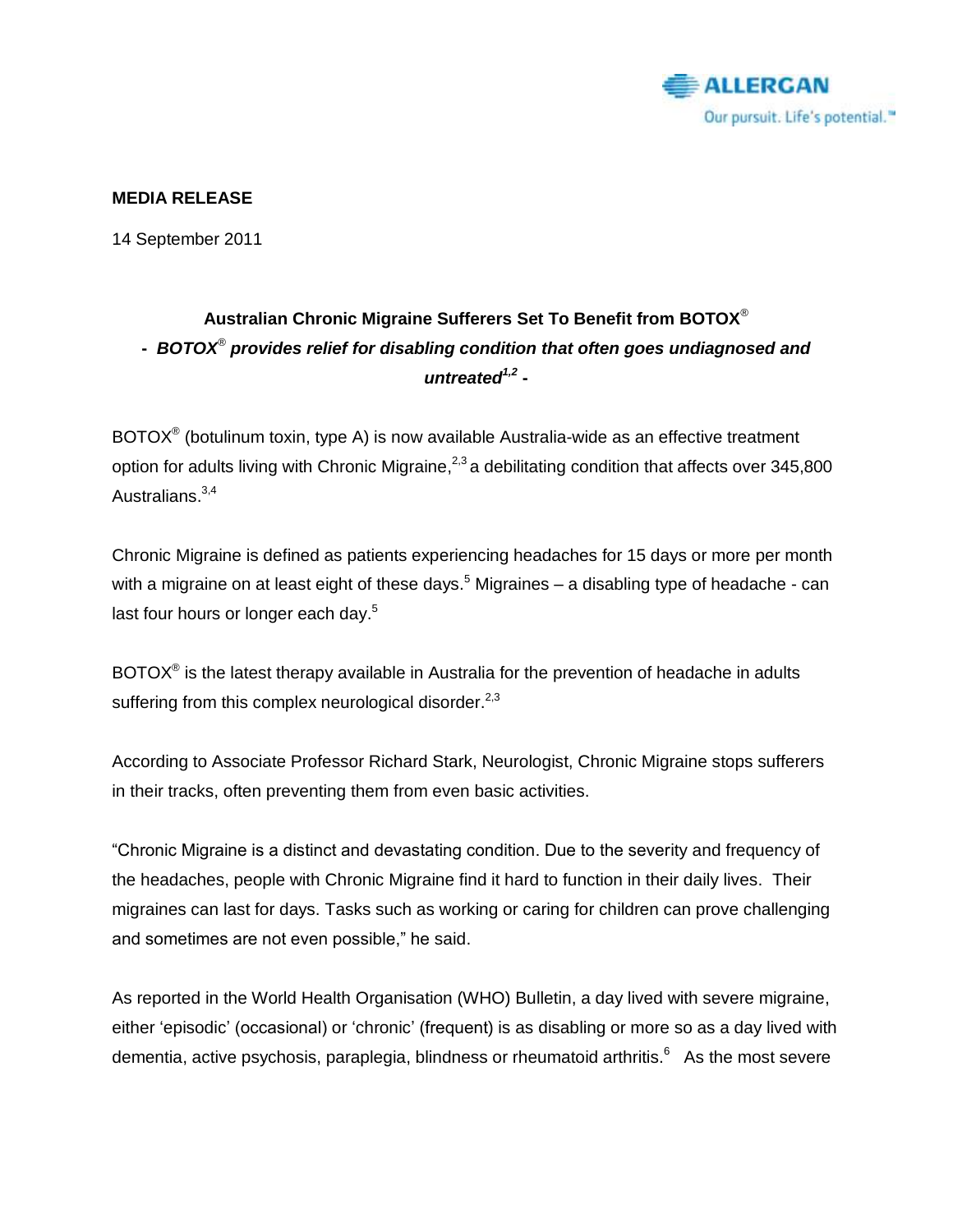type of migraine, Chronic Migraine is associated with substantial physical, social, psychological and economic burden for its sufferers, yet it often goes undiagnosed and untreated.<sup>1,5</sup>

―Chronic Migraine is not widely recognised and often goes undiagnosed. Furthermore, the condition is made more complex as people with Chronic Migraine tend to overuse strong painkillers to deal with the frequent headaches. This acute medication use can cause more headaches and perpetuate the problem, so having access to a specific treatment that is effective in preventing Chronic Migraine symptoms is a significant step forward," commented Professor Stark.

BOTOX<sup>®</sup> is a new addition to the treatment options available for Australians diagnosed with Chronic Migraine,<sup>2</sup> following the world's largest clinical trial to date on this condition.<sup>3</sup>

Specifically for Chronic Migraine sufferers, the results show that treatment with BOTOX<sup>®</sup> can significantly reduce the number of headache days per month, in addition to reducing acute medication use and increasing the number of migraine-free days (compared to pre-treatment).<sup>3,7</sup>

Also reducing the severity of headaches,  $BOTOX^{\circledcirc}$  treatment can improve a Chronic Migraine patient's quality of life (compared to pre-treatment).<sup>3</sup>

To determine the impact of migraine on sufferers, Headache Australia and Allergan recently surveyed 435 people who are affected by the condition. The results highlighted that migraine has a notable negative impact on the lives of people who suffer from them, be it occasionally or regularly.

Almost half (47 per cent) of all respondents stated that their migraines had a notable negative impact on their quality of life (rating 8 or above on a Richter Scale with 10 being 'significantly negative').<sup>8</sup> Approximately three out of five (61 per cent) describe the pain of a migraine as 'unbearable and agonising'. $8$ 

Over a third (36 per cent) of regular migraine sufferers (9 or more migraines per month) reported that they were prevented from going to work on more than two occasions per month due to the condition, and 42 per cent said they were prevented from working full time.<sup>8</sup>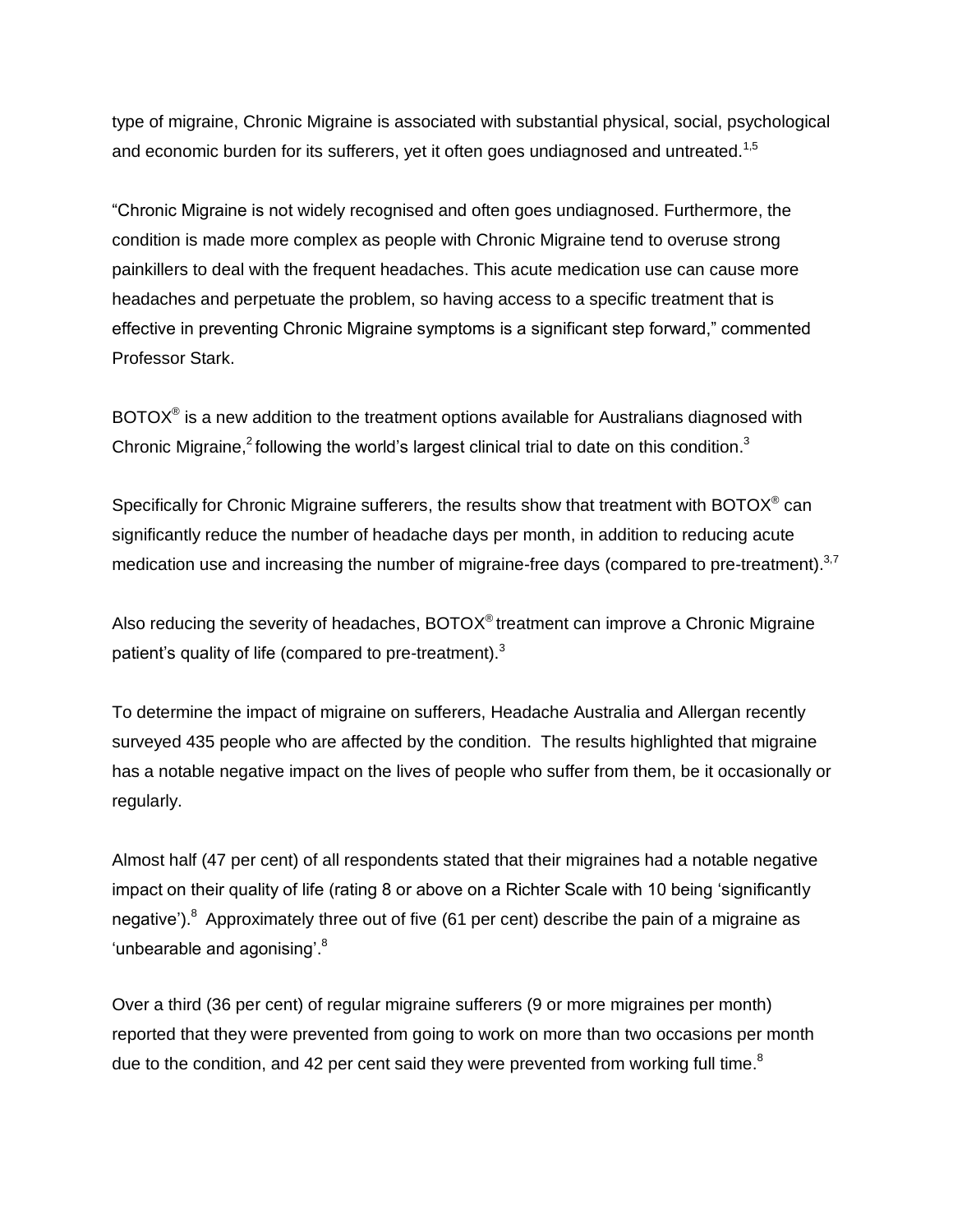Furthermore, more than three out of four (87 per cent) of regular migraine sufferers reported that the condition had a significant impact on their personal relationships. $^8$ 

―Migraines, whether episodic or chronic, can disable a person and drastically reduce their quality of life and those around them. The recent survey results further highlight this. It is important that people suffering migraines see their GP and ensure that they are diagnosed correctly, as there are new treatments that might be more effective and appropriate for their condition," said Gerald Edmunds, Secretary General of Headache Australia.

Since the inclusion of BOTOX<sup>®</sup> for Chronic Migraine on the Australian Register of Therapeutic Goods (ARTG), Allergan has been focused on training key neurologists and certain pain specialists across Australia to be able to effectively treat those patients that are eligible.

For regular headache and migraine sufferers to understand how the condition is impacting them, Professor Stark recommends keeping a diary: "A diary allows people to record how frequently they suffer from headaches. If they look to be suffering from them on more than 15 days per month, they should think about speaking with their GP about being referred to a neurologist in order to discuss their condition and treatment options."

Administered by a trained neurologist or pain specialist, BOTOX® can be used for the prophylaxis (prevention) of headaches in Chronic Migraine patients aged 18 years or over and can provide relief for up to three months.<sup>2</sup>

**-ENDS-**

# **PBS Information: BOTOX® is not listed on the PBS for Chronic Migraine**

**For a full copy of the BOTOX® Consumer Medicine Information, please see attached document.**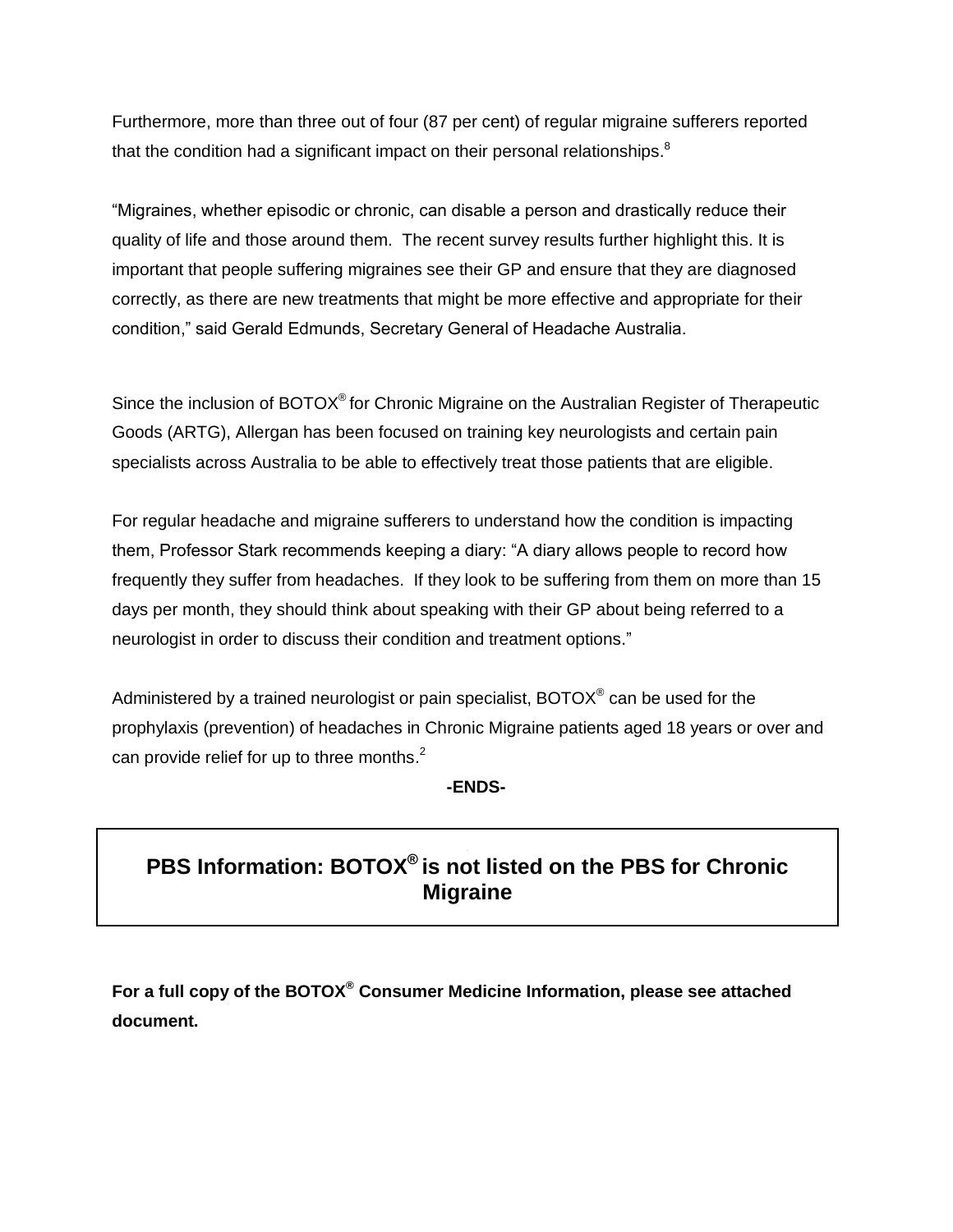## **Information about BOTOX® (botulinum toxin type A) treatment**

**BOTOX® (botulinum toxin type A) purified neurotoxin complex** is a prescription medicine containing 100 units (U) of botulinum toxin type A for injection.

**Therapeutic class:** neuromuscular blocking agent.

**Indications: \***Prophylaxis of headaches in adults with chronic migraine (headaches on at least 15 days per month of which at least 8 days are with migraine); strabismus; blepharospasm associated with dystonia, including benign blepharospasm & VIIth nerve disorders (hemifacial spasm) in patients 12 years & over; cervical dystonia (spasmodic torticollis); focal spasticity of the upper & lower limbs, including dynamic equinus foot deformity due to spasticity in juvenile cerebral palsy patients 2 years & older; severe primary hyperhidrosis of the axillae; focal spasticity in adults; spasmodic dysphonia; upper facial rhytides (glabellar lines, crow's feet and forehead lines) in adults.

**Contraindications:** Hypersensitivity to ingredients; myasthenia gravis or Eaton Lambert Syndrome; infection at injection site(s).

**Precautions:** Different botulinum preparations are not therapeutically equivalent. Exercise extreme caution should substitution with another botulinum preparation be necessary. Botulinum toxin effects may be observed beyond site of local injection with symptoms consistent with mechanism of action and reported hours to weeks after injection. Symptoms may include muscular weakness, ptosis, diplopia, blurred vision, facial weakness, swallowing and speech disorders, constipation, aspiration pneumonia, difficulty breathing and respiratory depression. Risk of symptoms is greatest in children with spasticity, but can also occur in adults particularly those on high doses. Swallowing/ breathing difficulties can be life threatening and there have been reports of death (relationship to BOTOX $^{\circ}$  not established). Use with aminoglycosides or drugs that interfere with neuromuscular transmission; peripheral motor neuropathic diseases or neuromuscular junctional disorders; \*hypersensitivity reactions such as anaphylaxis and serum sickness, as well as urticaria, soft tissue oedema and dyspnoea; inflammation at injection sites; excessive weakness in target muscle; pregnancy & lactation. Generalised weakness & myalgia may be related to systemic absorption. Blepharospasm: Reduced blinking following injection of the orbicularis muscle can lead to corneal pathology. Caution with patients at risk of angle closure glaucoma, including anatomically narrow angles. Strabismus: Inducing paralysis in extraocular muscles may produce spatial disorientation, double vision or past pointing. Use in chronic paralytic strabismus only in conjunction with surgical repair to reduce antagonist contracture. Spasticity: Not likely to be effective at a joint affected by a known fixed contracture. Cervical Dystonia (spasmodic torticollis): Possibility of dysphagia or dyspnoea. May be decreased by limiting dose injected into the sternocleidomastoid muscle to <100U. Primary Hyperhidrosis of the Axillae: Consider causes of secondary hyperhidrosis to avoid symptomatic treatment. Spasmodic Dysphonia: Laryngoscopy in diagnostic evaluation is mandatory. Avoid treatment in patients due to have elective surgery requiring general anaesthesia. \*Chronic migraine: Due to difficulties in establishing a diagnosis of chronic migraine, patients being considered for prophylaxis of headaches with BOTO $X^{\circ}$  should be evaluated by a neurologist or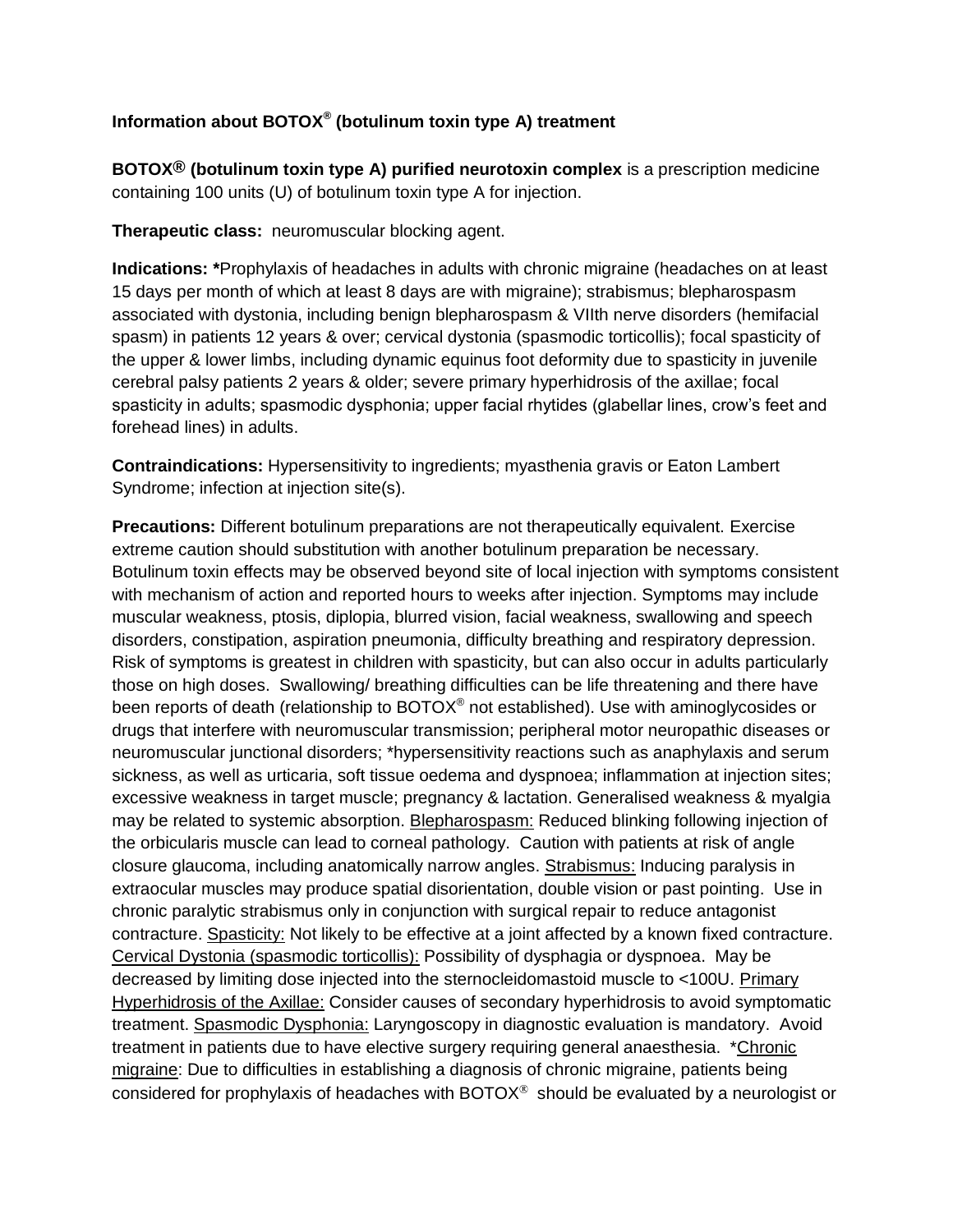pain management specialist prior to receiving treatment with BOTOX<sup>®</sup>. Paediatric Use: Safety & effectiveness below 18 years have not been established for chronic migraine and below 12 years not established for blepharospasm, hemifacial spasm, cervical dystonia, hyperhidrosis, spasmodic dysphonia or upper facial rhytides. Safety & effectiveness below 2 years not established for focal spasticity. Caution should be exercised when treating patients with significant disability & co-morbidities and elderly. Caution should be exercised after treatment of  $BOTOX<sup>®</sup>$  as it can have an effect on the ability to drive and use machines.

**Interactions with other Medicines:** The effect of botulinum toxin may be potentiated by aminoglycoside antibiotics or spectinomycin, or any other drugs that interfere with neuromuscular transmission (e.g. tubocurarine-type muscle relaxants). Caution should be exercised when BOTOX $\textdegree$  is used with aminoglycosides (e.g. streptomycin, tobramycin, neomycin, gentamycin, netilmycin, kanamycin, amikacin), spectinomycin, polymyxins, tetracyclines, lincomycin or any other drugs which interfere with neuromuscular transmission. No specific tests have been carried out to establish the possibility of clinical interaction with medicinal products. No drug interactions of clinical significance have been reported.The effect of administering different botulinum neurotoxin serotypes at the same time or within several months of each other is unknown. Excessive weakness may be exacerbated by administration of another botulinum toxin prior to the resolution of the effects of a previously administered botulinum toxin.

**Adverse Reactions:** Usually transient & occur within first week of injection. ≥1% Localised pain, tenderness, bruising, infection, local & general weakness, erythema, oedema, ptosis, irritation/tearing, vertical deviation, diplopia, sub-conjunctival & conjunctival haemorrhages, reversible increase in intra-ocular pressure, trigger finger, clumsiness, falling, hypokinesia, increased frequency of micturition, joint dislocation, muscle spasms, convulsions, nasopharyngitis, pneumonia, vomiting, contusion, leg pain/cramps, fever, knee pain, ankle pain, lethargy, arm pain, hypertonia, fever/flu syndrome, accidental injury, incoordination, paresthesia, asthenia, headache, hyperkinesia, neck pain, dysphagia, perceived increase in non-axillary sweating, vasodilation, paralytic dysphonia (breathy dysphonia), aspiration, stridor, technical failure, blepharoptosis, face pain, ecchymosis, skin tightness, nausea, temporary lateral lower eyelid droop, eyebrow ptosis, eyelid swelling, aching/itching forehead, feeling of tension, seizures, migraine\*, facial paresis\*, musculoskeletal stiffness\*, myalgia\*, musculoskeletal pain\*, muscle tightness\*, injection site pain\*, pruritus\*, rash\*.

*\*Please note change(s) in Product Information*

| If you would like any further information or to arrange an interview please contact: |              |                      |
|--------------------------------------------------------------------------------------|--------------|----------------------|
| Amy Whittaker                                                                        | 02 9928 1522 | Amy.whittaker@bm.com |
| Pip Meachin                                                                          | 02 9928 1503 | Pip.meachin@bm.com   |
| <b>Gareth Finch</b>                                                                  | 02 9928 1504 | Gareth.finch@bm.com  |